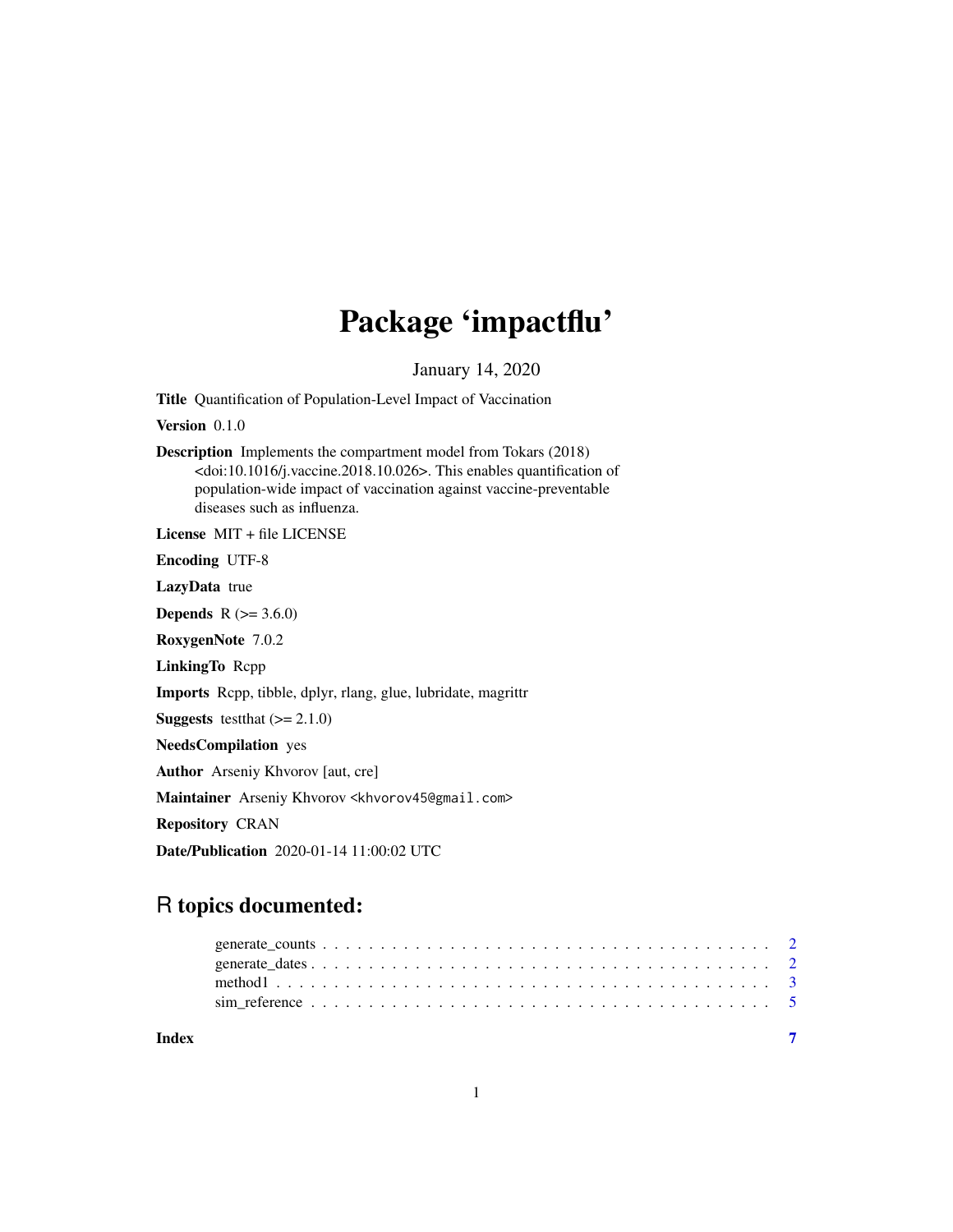<span id="page-1-0"></span>generate\_counts *Generate normal counts*

#### Description

Generates counts from a normal distribution density function.

#### Usage

```
generate_counts(init_pop_size, n_timepoints, overall_prop, mean, sd)
```
#### Arguments

|              | init_pop_size Initial population size                                                        |
|--------------|----------------------------------------------------------------------------------------------|
| n_timepoints | Number of timepoints                                                                         |
| overall_prop | Overall proportion of the population to be included in the counts over all the<br>timepoints |
| mean         | Mean of the normal distribution                                                              |
| sd           | Standard deviation of the normal distribution                                                |

#### Value

An integer vector of counts of length n\_timepoints

#### Examples

```
# Tokars (2018) vaccinations
vacs_tok <- generate_counts(1e6, 304, 0.55, 100, 50)
# Tokars (2018) cases
casen_tok <- generate_counts(1e6, 304, 0.12, 190, 35)
```
generate\_dates *Generate dates*

#### Description

Generate dates given timepoint indices, start date and step unit

#### Usage

```
generate_dates(timepoints, start, unit)
```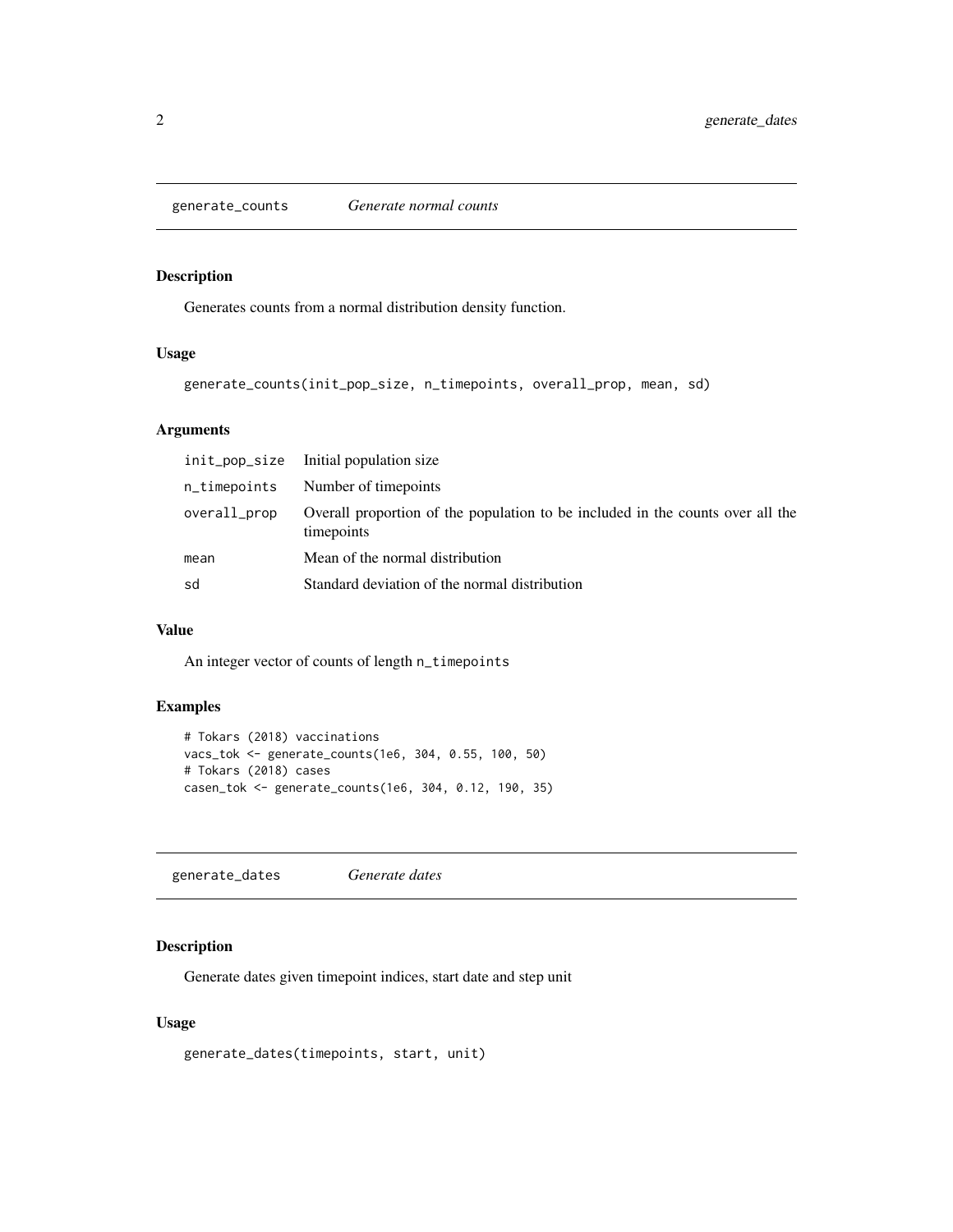#### <span id="page-2-0"></span> $method1$  3

#### Arguments

| timepoints | Integer vector timepoint indices |
|------------|----------------------------------|
| start      | Date of index 1                  |
| unit       | "year" "month" or "day"          |

#### Value

A vector of dates the same length as timepoints

#### Examples

```
# Dates from Tokars (2018)
timepoints <- 1L:304L
dates <- generate_dates(timepoints, lubridate::ymd("2017-08-01"), "day")
```
method1 *Analysis methods from Tokars (2018)*

#### Description

Method 1 was said to be as current. Method 3 was determined to be the least biased.

#### Usage

method1(init\_pop\_size, vaccinations, cases, ve)

```
method3(init_pop_size, vaccinations, cases, ve)
```
#### Arguments

|              | init_pop_size Integer initial population size                             |
|--------------|---------------------------------------------------------------------------|
| vaccinations | Integer vector counts of vaccinations                                     |
| cases        | Integer vector counts of cases                                            |
| ve           | Vector vaccine effectiveness. If length 1, assumed to not vary with time. |

#### Value

A [tibble](#page-0-0) with the following columns (method-dependent):

| cases        | Observed cases                                   |
|--------------|--------------------------------------------------|
| vaccinations | Observed vaccinations                            |
| ve           | Assumed vaccine effectiveness                    |
| pvac         | Proportion of the starting population vaccinated |
| $vc_l$ ag    | Vaccine coverage lagged                          |
| pops         | Susceptible population                           |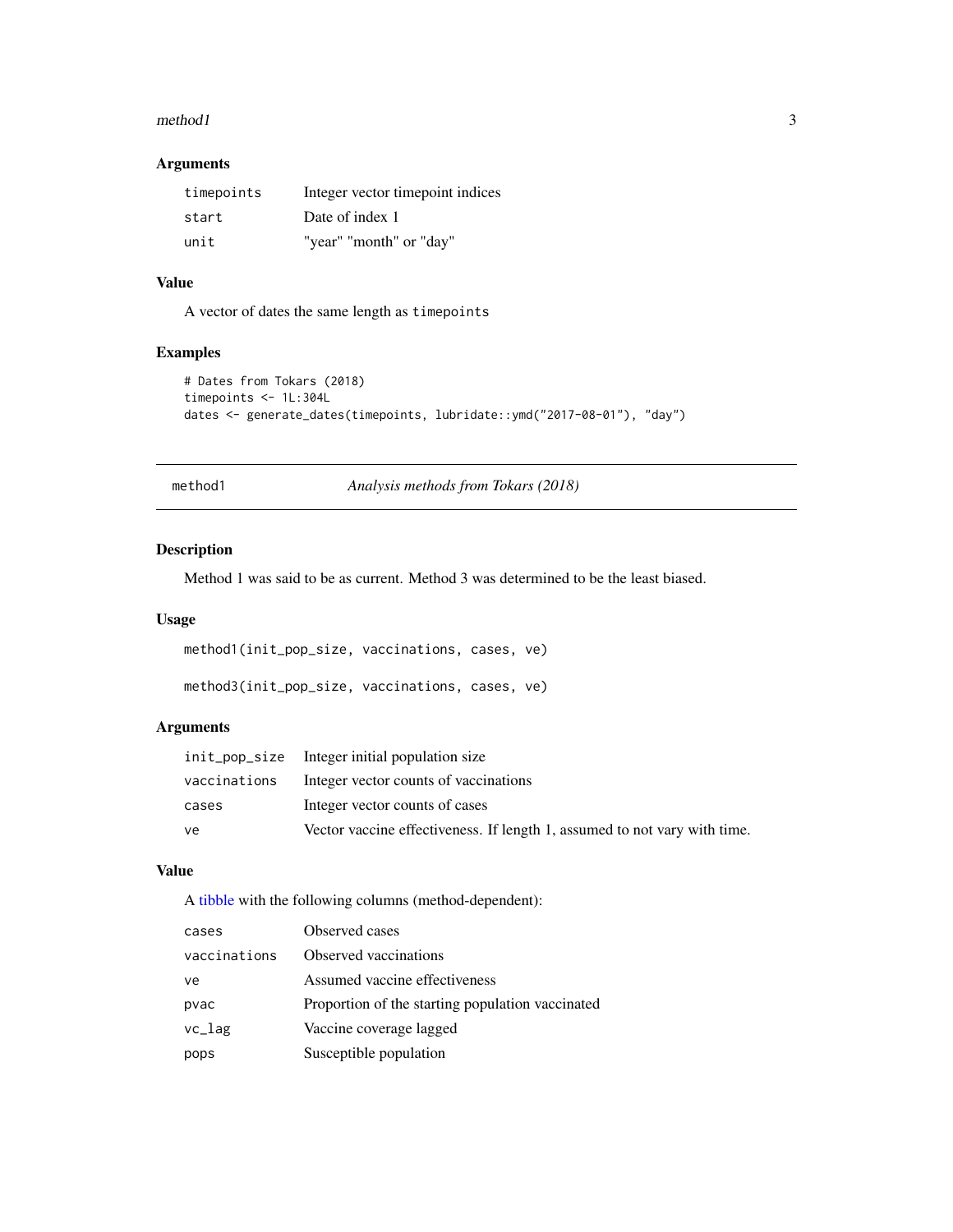4 method<sup>1</sup>

| pflu        | Infection risk                      |
|-------------|-------------------------------------|
| popn        | Non-cases is absence of vaccination |
| cases_novac | Cases in absence of vaccination     |
| avert       | Expected number of vaccinations     |

#### References

Tokars JI, Rolfes MA, Foppa IM, Reed C. An evaluation and update of methods for estimating the number of influenza cases averted by vaccination in the United States. Vaccine. 2018;36(48):7331–7337. doi:10.1016/j.vaccine.2018.10.026

#### Examples

```
library(dplyr)
# Simulate a population
nsam <- 1e6L
ndays <- 304L
pop_tok <- sim_reference(
  init_pop_size = nsam,
  vaccinations = generate_counts(nsam, ndays, 0.55, mean = 100, sd = 50),
  cases_novac = generate_counts(nsam, ndays, 0.12, mean = 190, sd = 35),
  ve = 0.48,
  lag = 14,
  deterministic = TRUE
)
# Summarise by month
pop_tok_month <- pop_tok %>%
  mutate(
    datestamp = generate_dates(
      timepoint, lubridate::ymd("2017-08-01"), "day"
   ),
   year = lubridate::year(datestamp),
    month = lubridate::month(datestamp)
 ) %>%
 group_by(year, month) %>%
 summarise(
   vaccinations = sum(vaccinations), cases = sum(cases), ve = mean(ve)
 ) %>%
 ungroup()
# Estimate averted cases using the two different methods
m1 <- method1(
 nsam, pop_tok_month$vaccinations, pop_tok_month$cases, pop_tok_month$ve
)
m3 < - method3(
  nsam, pop_tok_month$vaccinations, pop_tok_month$cases, pop_tok_month$ve
\mathcal{L}sum(m1$avert)
sum(m3$avert)
```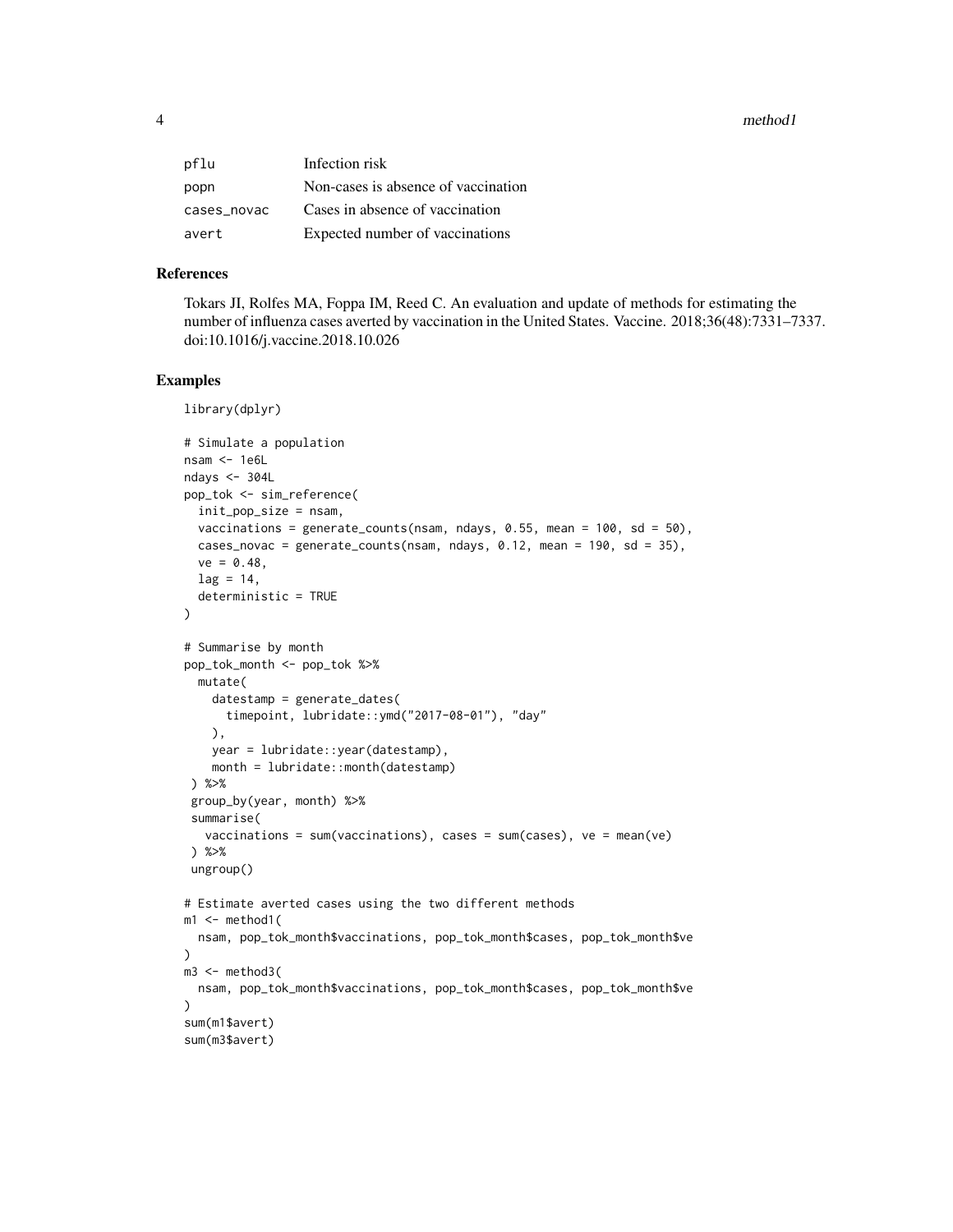<span id="page-4-0"></span>

#### Description

Simulates an ideal population using the reference model from Tokars (2018).

#### Usage

```
sim_reference(
  init_pop_size,
 vaccinations,
 cases_novac,
 ve,
 lag,
 deterministic,
  seed = sample.int(.Machine$integer.max, 1)
)
```
#### Arguments

| init_pop_size | Integer initial population size                           |
|---------------|-----------------------------------------------------------|
| vaccinations  | Integer vector number of vaccinations at every time point |
| cases_novac   | Integer vector number of cases at every time point        |
| ve            | Vaccine effectiveness (proportion)                        |
| lag           | Integer lag period measured in timepoints                 |
| deterministic | Boolean whether to make the simulation deterministic      |
| seed          | Integer seed to use                                       |

#### Value

A [tibble](#page-0-0) with the following columns:

| timepoint    | Index of timepoint                                 |
|--------------|----------------------------------------------------|
| vaccinations | Expected number of vaccinations                    |
| cases_novac  | Expected number of cases in absence of vaccination |
| ve           | Expected vaccine effectiveness                     |
| pflu         | Flu incidence                                      |
| cases        | Actual number of cases                             |
| popn         | Non-cases in absence of vaccination                |
| pvac         | Proportion of starting population vaccinated       |
| b            | Number vaccinated at that time                     |
| A            | Non-vaccinated non-cases                           |
| <sub>B</sub> | Vaccinated non-cases lagging                       |
| F            | Non-vaccinated cases                               |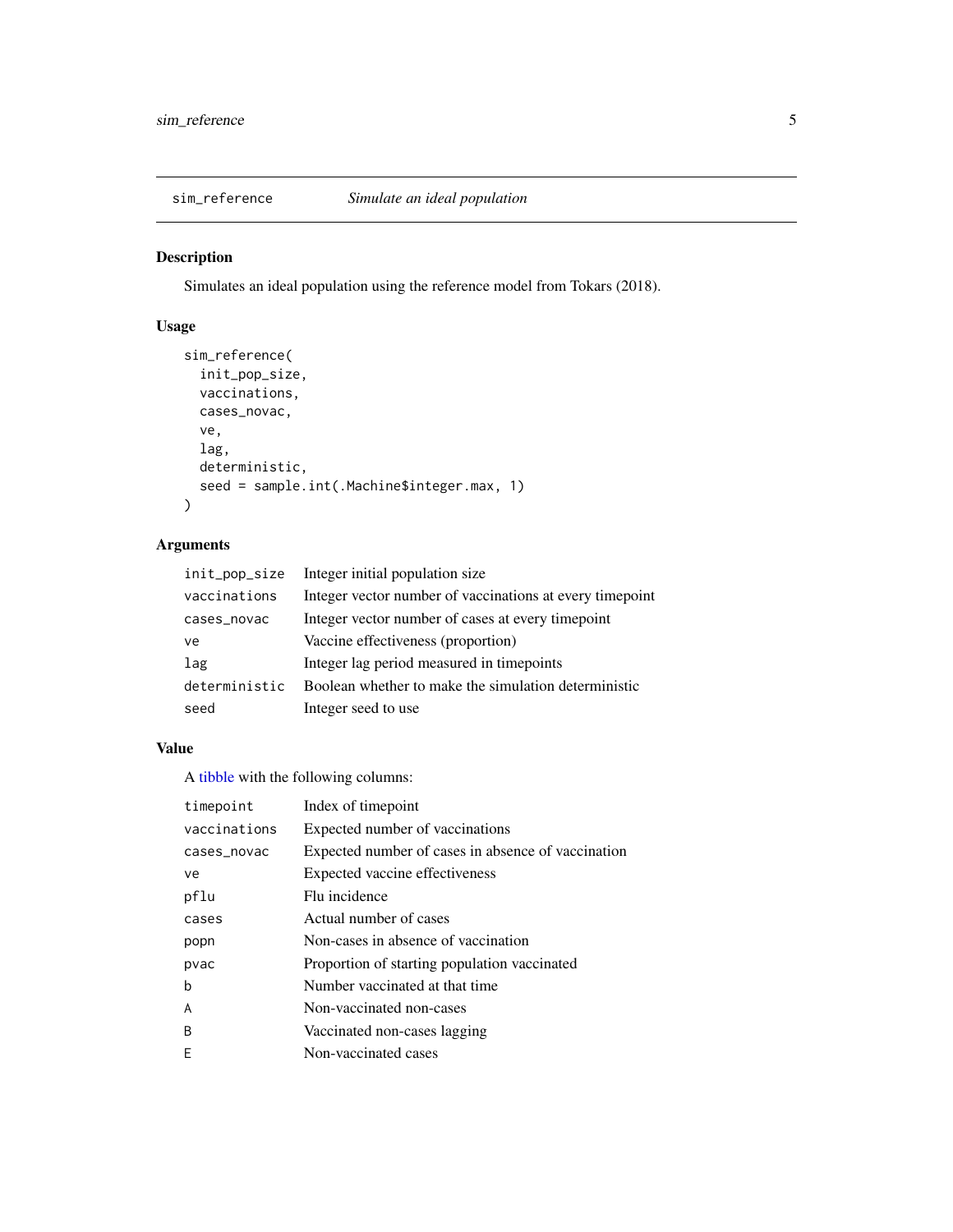#### References

Tokars JI, Rolfes MA, Foppa IM, Reed C. An evaluation and update of methods for estimating the number of influenza cases averted by vaccination in the United States. Vaccine. 2018;36(48):7331–7337. doi:10.1016/j.vaccine.2018.10.026

#### Examples

```
# Population from Tokars (2018)
nsam <- 1e6L
ndays <- 304L
pop_tok <- sim_reference(
  init_pop_size = nsam,
  vaccinations = generate_counts(nsam, ndays, 0.55, mean = 100, sd = 50),
  cases_novac = generate_counts(nsam, ndays, 0.12, mean = 190, sd = 35),
  ve = 0.48,
  lag = 14,deterministic = TRUE
\mathcal{L}head(pop_tok)
sum(pop_tok$avert)
```